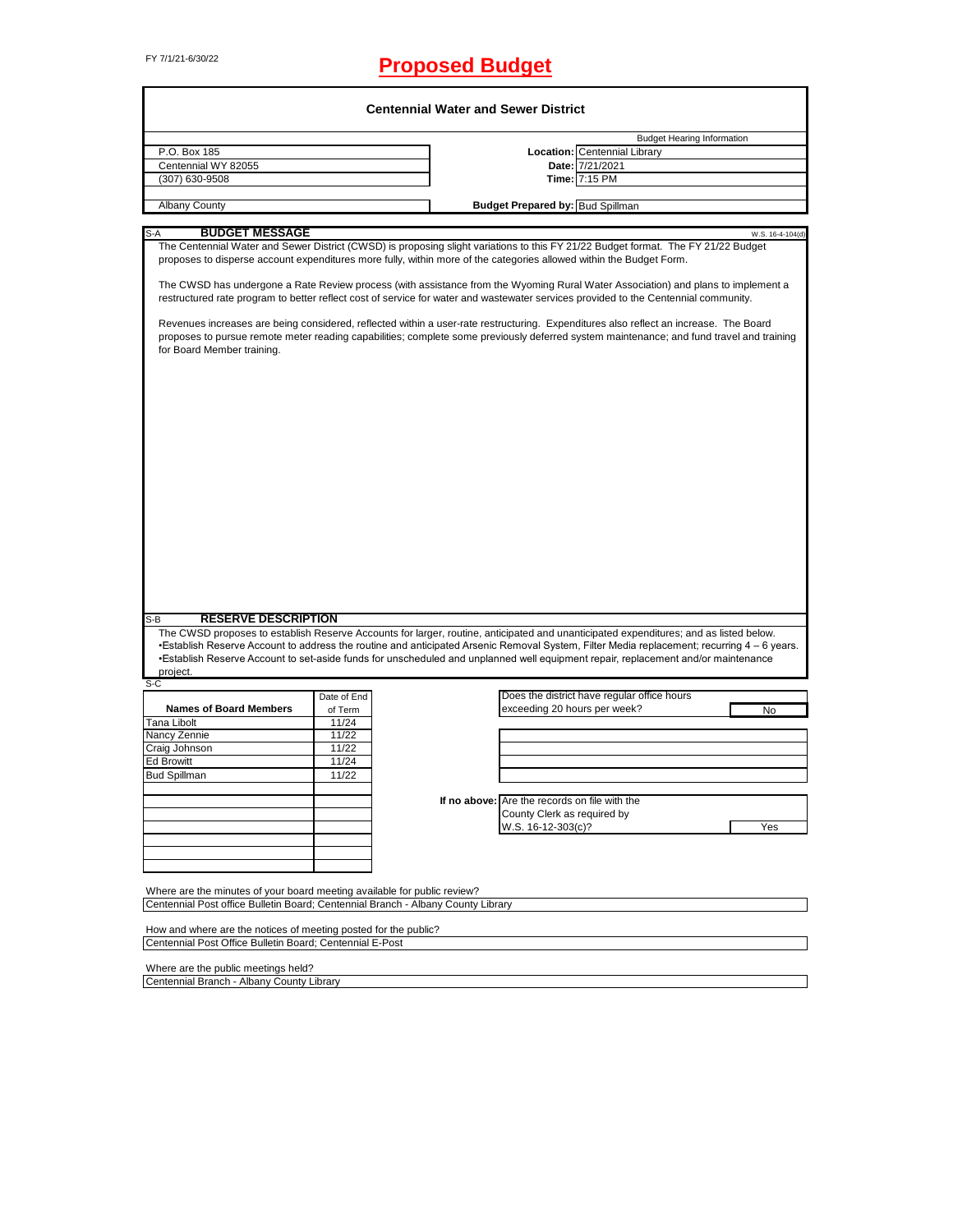## **PROPOSED BUDGET SUMMARY**

|       | <b>OVERVIEW</b>                                             | 2019-2020<br>Actual | 2020-2021<br>Estimated | 2021-2022<br>Proposed | Pending<br>Approval |
|-------|-------------------------------------------------------------|---------------------|------------------------|-----------------------|---------------------|
|       |                                                             |                     |                        |                       |                     |
| $S-1$ | <b>Total Budgeted Expenditures</b>                          | \$64,513            | \$100.250              | \$175,515             |                     |
| $S-2$ | <b>Total Principal to Pay on Debt</b>                       | \$0                 | \$0                    |                       |                     |
| $S-3$ | <b>Total Change to Restricted Funds</b>                     | \$0                 | \$0                    |                       |                     |
|       |                                                             |                     |                        |                       |                     |
| $S-4$ | <b>Total General Fund and Forecasted Revenues Available</b> | \$236,160           | \$230.171              | \$252.785             |                     |
|       |                                                             |                     |                        |                       |                     |
| $S-5$ | Amount requested from County Commissioners                  | \$0                 | \$0 <sub>1</sub>       |                       |                     |
|       |                                                             |                     |                        |                       |                     |
| $S-6$ | <b>Additional Funding Needed:</b>                           |                     |                        |                       |                     |

|                  | <b>REVENUE SUMMARY</b>                       | 2019-2020           | 2020-2021           | 2021-2022                           | Pending                                                                                                                                                                                                                           |
|------------------|----------------------------------------------|---------------------|---------------------|-------------------------------------|-----------------------------------------------------------------------------------------------------------------------------------------------------------------------------------------------------------------------------------|
|                  |                                              | Actual              | Estimated           | Proposed                            | Approval                                                                                                                                                                                                                          |
|                  |                                              |                     |                     |                                     |                                                                                                                                                                                                                                   |
| $S-7$            | <b>Operating Revenues</b>                    | \$95,943            | \$90,000            | \$101,144                           | <u> Hilliann ann an 1974.</u>                                                                                                                                                                                                     |
| $S-8$            | Tax levy (From the County Treasurer)         | \$0                 | \$0                 | \$0                                 | enni<br>Mille                                                                                                                                                                                                                     |
| $S-9$            | <b>Government Support</b>                    | \$0                 | \$0                 | \$0                                 | e de la provincia de la construcción de la construcción de la construcción de la construcción de la construcció<br>Construcción de la construcción de la construcción de la construcción de la construcción de la construcción de |
| $S-10$           | Grants                                       | \$0                 | \$0                 | \$0                                 |                                                                                                                                                                                                                                   |
| $S-11$           | Other County Support (Not from Co. Treas.)   | \$0                 | \$0                 | \$0                                 | na anns an                                                                                                                                                                                                                        |
| $S-12$           | <b>Miscellaneous</b>                         | \$396               | \$350               | \$350                               | an dhe                                                                                                                                                                                                                            |
| $S-13$           | <b>Other Forecasted Revenue</b>              | \$0                 | \$0                 | \$0                                 | ni dhe                                                                                                                                                                                                                            |
|                  |                                              |                     |                     |                                     |                                                                                                                                                                                                                                   |
| $S-14$           | <b>Total Revenue</b>                         | \$96.339            | \$90.350            | \$101.494                           | <u>Mille Salah Salah Ba</u>                                                                                                                                                                                                       |
|                  | FY 7/1/21-6/30/22                            |                     |                     | Centennial Water and Sewer District |                                                                                                                                                                                                                                   |
|                  | <b>EXPENDITURE SUMMARY</b>                   | 2019-2020           | 2020-2021           | 2021-2022                           | Pending                                                                                                                                                                                                                           |
|                  |                                              | Actual              | Estimated           | Proposed                            | Approval                                                                                                                                                                                                                          |
| $S-15$           | <b>Capital Outlay</b>                        | \$0                 | \$13,000            | \$36,500                            | <u>tillään käyt</u>                                                                                                                                                                                                               |
|                  | <b>Interest and Fees On Debt</b>             | \$808               | \$0                 | \$0                                 |                                                                                                                                                                                                                                   |
| $S-16$           |                                              |                     |                     |                                     |                                                                                                                                                                                                                                   |
| $S-17$           | <b>Administration</b>                        | \$7,180<br>\$55.522 | \$8.250<br>\$77,800 | \$23.670<br>\$61,500                | <u>i ka</u><br><u>ti ali ka</u>                                                                                                                                                                                                   |
| $S-18$<br>$S-19$ | <b>Operations</b><br><b>Indirect Costs</b>   | \$1,003             | \$1,200             | \$7,645                             | <u>ti all'internazionale di un internazionale di un internazionale di un internazionale di un internazionale di u</u>                                                                                                             |
| <b>S-20R</b>     | <b>Expenditures paid by Reserves</b>         | \$0                 | \$0                 | \$46,200                            | <u>Tik tik tik t</u>                                                                                                                                                                                                              |
| $S-20$           | <b>Total Expenditures</b>                    | \$64,513            | \$100,250           |                                     | <u> Martin Ma</u>                                                                                                                                                                                                                 |
|                  |                                              |                     |                     | \$175,515                           |                                                                                                                                                                                                                                   |
|                  |                                              | 2019-2020           | 2020-2021           | 2021-2022                           | Pending                                                                                                                                                                                                                           |
|                  | <b>DEBT SUMMARY</b>                          | Actual              | Estimated           | Proposed                            | Approval                                                                                                                                                                                                                          |
|                  |                                              |                     |                     |                                     |                                                                                                                                                                                                                                   |
| $S-21$           | <b>Principal Paid on Debt</b>                | \$0                 | \$0                 | \$0                                 | en de la filosofia<br>Altres de la filosofia                                                                                                                                                                                      |
|                  |                                              |                     |                     |                                     |                                                                                                                                                                                                                                   |
|                  | <b>CASH AND INVESTMENTS</b>                  | 2019-2020           | 2020-2021           | 2021-2022                           | Pending                                                                                                                                                                                                                           |
|                  |                                              | Actual              | Estimated           | Proposed                            | Approval                                                                                                                                                                                                                          |
| $S-22$           | <b>TOTAL GENERAL FUNDS</b>                   | \$139,821           | \$139,821           | \$151,291                           | <u> Karl Charles San B</u>                                                                                                                                                                                                        |
|                  |                                              |                     |                     |                                     |                                                                                                                                                                                                                                   |
|                  | <b>Summary of Reserve Funds</b>              |                     |                     |                                     |                                                                                                                                                                                                                                   |
| $S-23$           | <b>Beginning Balance in Reserve Accounts</b> |                     |                     |                                     |                                                                                                                                                                                                                                   |
| $S-24$           | a. Sinking and Debt Service Funds            | \$0                 | \$0                 | \$0                                 |                                                                                                                                                                                                                                   |
| $S-25$           | b. Reserves                                  | \$0                 | \$0                 | $\overline{30}$                     | e de la provincia de la provincia de la provincia de la provincia de la provincia de la provincia de la provincia<br>Composición                                                                                                  |
| $S-26$           | c. Bond Funds                                | \$0                 | \$0                 | \$0                                 | nna<br>Martin                                                                                                                                                                                                                     |
|                  | Total Reserves (a+b+c)                       | \$0                 | \$0                 | \$0                                 | an<br>Mariti                                                                                                                                                                                                                      |
| $S-27$           | Amount to be added                           |                     |                     |                                     |                                                                                                                                                                                                                                   |
| $S-28$           | a. Sinking and Debt Service Funds            | \$0                 | \$0                 | \$0                                 | en de la filosofia<br>Altres de la filosofia                                                                                                                                                                                      |
| $S-29$           | b. Reserves                                  | $\overline{50}$     | $\overline{50}$     | \$46,200                            | <u>e de la construcción de la construcción de la construcción de la construcción de la construcción de la constru</u>                                                                                                             |

S-30 c. Bond Funds \$0 \$0 \$0 \$0

Total to be added (a+b+c)

S-31 **Subtotal** \$0 \$0 \$46,200 \$46,200 S-32 **Less Total to be spent** \$0 \$0 \$46,200  *\$*46,200 S-33 **TOTAL RESERVES AT END OF FISCAL YEAR** \$0 \$0 \$0 \$0

*End of Summary*

*Budget Officer / District Official (if not same as "Submitted by")*

Date adopted by Special District

Centennial WY 82055 **DISTRICT ADDRESS:** P.O. Box 185 **PREPARED BY:** Bud Spillman

**DISTRICT PHONE:** (307) 630-9508

1/23/19 *Form approved by Wyoming Department of Audit, Public Funds Division Prepared in compliance with the Uniform Municipal Fiscal Procedures Act (W.S. 16-4-101 through 124) as it applies.*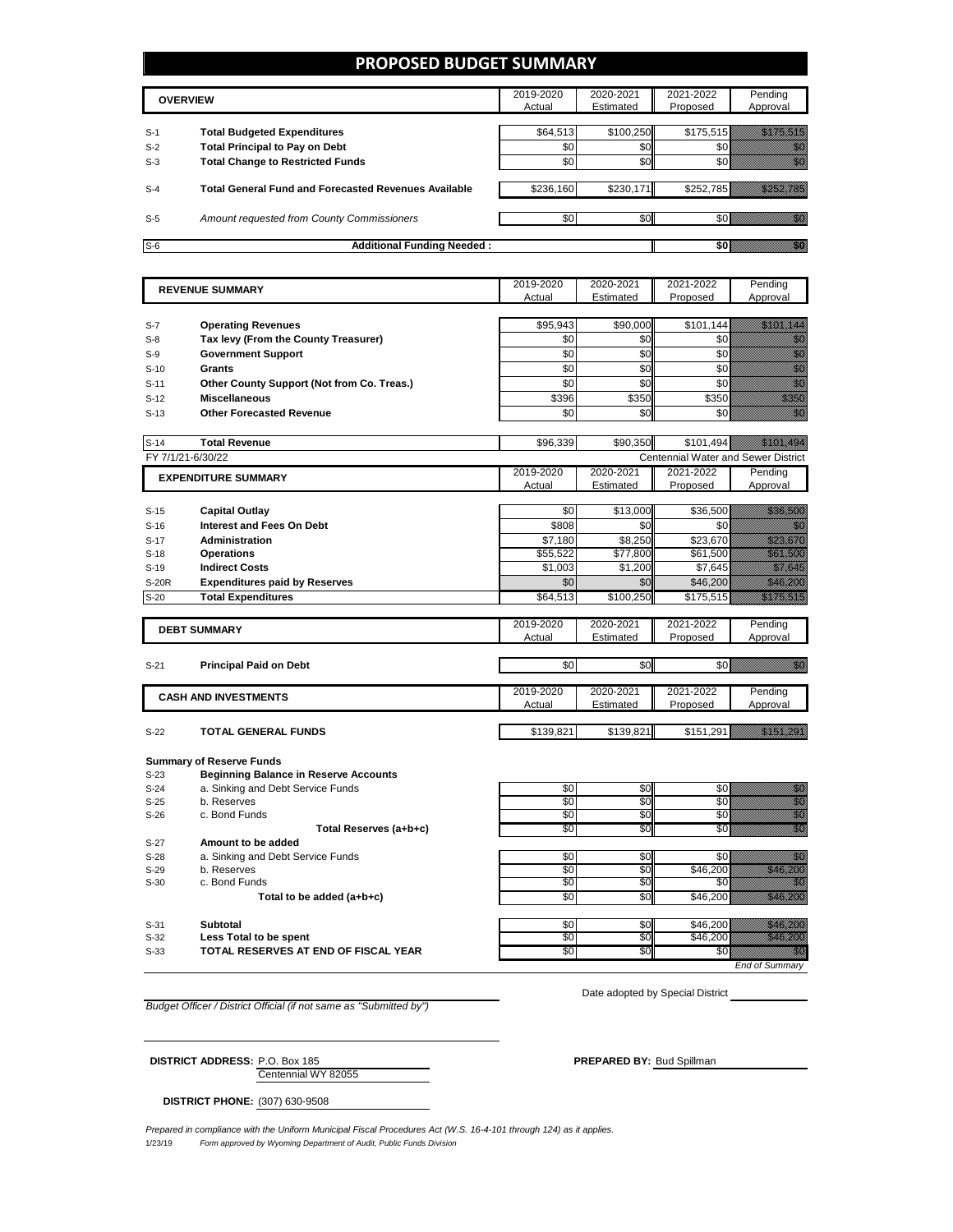|           | <b>Centennial Water and Sewer District</b>     |                     |                         | <b>FYE</b>            | 6/30/2022                                                                                                                                                                                                                        |
|-----------|------------------------------------------------|---------------------|-------------------------|-----------------------|----------------------------------------------------------------------------------------------------------------------------------------------------------------------------------------------------------------------------------|
|           | <b>NAME OF DISTRICT/BOARD</b>                  |                     |                         |                       |                                                                                                                                                                                                                                  |
|           | <b>PROPERTY TAXES AND ASSESSMENTS</b>          |                     |                         |                       |                                                                                                                                                                                                                                  |
|           |                                                |                     |                         |                       |                                                                                                                                                                                                                                  |
|           |                                                | 2019-2020           | 2020-2021               | 2021-2022             | Pending                                                                                                                                                                                                                          |
|           |                                                | Actual              | Estimated               | Proposed              | Approval                                                                                                                                                                                                                         |
| $R-1$     | <b>Property Taxes and Assessments Received</b> |                     |                         |                       |                                                                                                                                                                                                                                  |
| $R - 1.1$ | Tax Levy (From the County Treasurer)           | \$0                 | \$0                     | \$0                   |                                                                                                                                                                                                                                  |
| $R-1.2$   | <b>Other County Support</b>                    | \$0                 | \$0                     | \$0                   |                                                                                                                                                                                                                                  |
|           | <b>FORECASTED REVENUE</b>                      |                     |                         |                       |                                                                                                                                                                                                                                  |
|           |                                                |                     |                         |                       |                                                                                                                                                                                                                                  |
|           |                                                | 2019-2020<br>Actual | 2020-2021<br>Estimated  | 2021-2022<br>Proposed | Pending<br>Approval                                                                                                                                                                                                              |
| $R-2$     | <b>Revenues from Other Governments</b>         |                     |                         |                       |                                                                                                                                                                                                                                  |
| $R - 2.1$ | State Aid                                      | \$0                 | \$0                     | \$0                   |                                                                                                                                                                                                                                  |
| $R-2.2$   | Additional County Aid (non-treasurer)          | \$0                 | \$0                     | \$0                   |                                                                                                                                                                                                                                  |
| $R-2.3$   | City (or Town) Aid                             | $\overline{30}$     | $\overline{\mathbf{S}}$ | $\overline{30}$       |                                                                                                                                                                                                                                  |
| $R - 2.4$ | Other (Specify)                                | $\sqrt{6}$          | \$0                     | $\sqrt{6}$            |                                                                                                                                                                                                                                  |
| $R-2.5$   | <b>Total Government Support</b>                | \$0                 | \$0                     | \$0                   | en de la falsa<br>Maria de la falsa de la falsa de la falsa de la falsa de la falsa de la falsa de la falsa de la                                                                                                                |
| $R-3$     | <b>Operating Revenues</b>                      |                     |                         |                       |                                                                                                                                                                                                                                  |
| $R - 3.1$ | <b>Customer Charges</b>                        | \$95,943            | \$90,000                | \$101,144             | <u> Karl III (b. 1989)</u>                                                                                                                                                                                                       |
| $R-3.2$   | Sales of Goods or Services                     | \$0                 | \$0                     | \$0                   |                                                                                                                                                                                                                                  |
| $R - 3.3$ | <b>Other Assessments</b>                       | $\overline{30}$     | \$0                     | \$0                   |                                                                                                                                                                                                                                  |
| $R - 3.4$ | <b>Total Operating Revenues</b>                | \$95,943            | \$90,000                | \$101,144             | <u> Kabupatèn Ba</u>                                                                                                                                                                                                             |
| $R-4$     | Grants                                         |                     |                         |                       |                                                                                                                                                                                                                                  |
| $R - 4.1$ | <b>Direct Federal Grants</b>                   | \$0                 | \$0                     | \$0                   |                                                                                                                                                                                                                                  |
| $R-4.2$   | <b>Federal Grants thru State Agencies</b>      | \$0                 | \$0                     | $\overline{60}$       |                                                                                                                                                                                                                                  |
| $R - 4.3$ | <b>Grants from State Agencies</b>              | $\overline{50}$     | \$0                     | $\sqrt{6}$            |                                                                                                                                                                                                                                  |
| $R - 4.4$ | <b>Total Grants</b>                            | $\sqrt{6}$          | \$0                     | $\sqrt{6}$            | en de la familie de la familie de la familie de la familie de la familie de la familie de la familie de la fam<br>Constitution de la familie de la familie de la familie de la familie de la familie de la familie de la familie |
| $R-5$     | <b>Miscellaneous Revenue</b>                   |                     |                         |                       |                                                                                                                                                                                                                                  |
| $R - 5.1$ | Interest                                       | \$396               | \$350                   | \$350                 | <u>i k</u>                                                                                                                                                                                                                       |
| $R-5.2$   | Other: Specify                                 | $\sqrt{6}$          | $\frac{6}{3}$           | \$0                   |                                                                                                                                                                                                                                  |
| $R-5.3$   | Other: Additional                              |                     |                         |                       |                                                                                                                                                                                                                                  |
| $R-5.4$   | <b>Total Miscellaneous</b>                     | \$396               | \$350                   | \$350                 | e de la filosofia<br>Albumidades                                                                                                                                                                                                 |
| $R-5.5$   | <b>Total Forecasted Revenue</b>                | \$96,339            | \$90,350                | \$101,494             | <u>Tanah di Kabupatén Bandhira</u>                                                                                                                                                                                               |
| $R-6$     | <b>Other Forecasted Revenue</b>                |                     |                         |                       |                                                                                                                                                                                                                                  |
| $R-6.1$   | a. Other past due-as estimated by Co. Treas.   | $\overline{50}$     | \$0                     | \$0                   |                                                                                                                                                                                                                                  |
| $R-6.2$   | b. Other forecasted revenue (specify):         |                     |                         |                       |                                                                                                                                                                                                                                  |
| $R-6.3$   |                                                | \$0                 | \$0                     | \$0                   |                                                                                                                                                                                                                                  |
| $R-6.4$   |                                                | \$0                 | \$0                     | \$0                   |                                                                                                                                                                                                                                  |
| $R-6.5$   |                                                |                     |                         |                       |                                                                                                                                                                                                                                  |
| $R-6.6$   | Total Other Forecasted Revenue (a+b)           | \$0                 | \$0                     | \$0                   | en de la forma de la forma de la forma de la forma de la forma de la forma de la forma de la forma de la forma<br>Constituir de la forma de la forma de la forma de la forma de la forma de la forma de la forma de la forma de  |
|           |                                                |                     |                         |                       |                                                                                                                                                                                                                                  |

1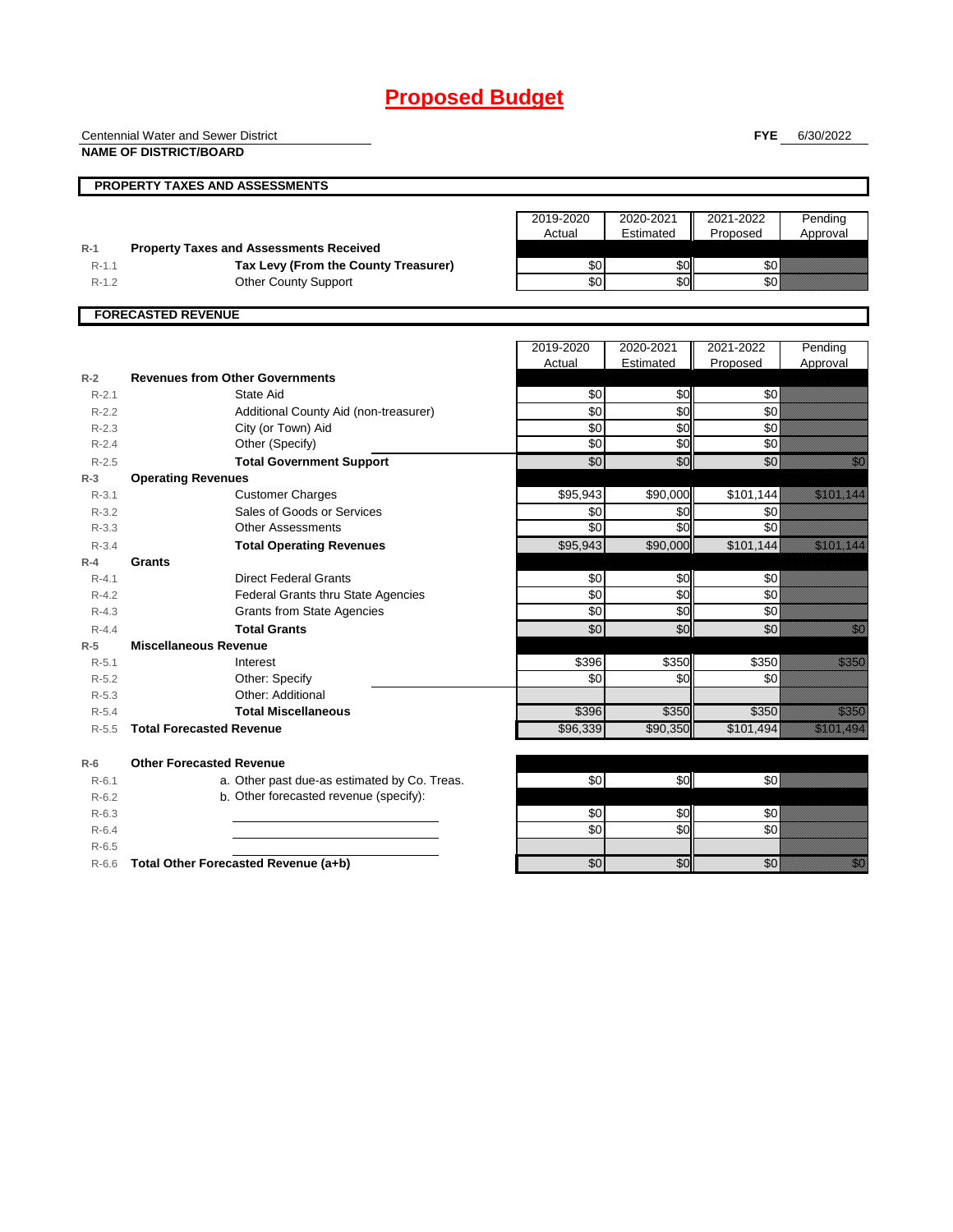## **CAPITAL OUTLAY BUDGET**

| $E-1$     | <b>Capital Outlay</b>       |                         |
|-----------|-----------------------------|-------------------------|
| $E - 1.1$ |                             | <b>Real Property</b>    |
| $F-12$    |                             | Vehicles                |
| $E - 1.3$ |                             | <b>Office Equipment</b> |
| $F-14$    |                             | Other (Specify)         |
| $F-1.5$   |                             | Fencing                 |
| $F-16$    |                             | Meter Equip.            |
| $F-17$    |                             | see additional details  |
| $F-1.8$   | <b>TOTAL CAPITAL OUTLAY</b> |                         |

|           |                             |                        | 2019-2020 | 2020-2021        | 2021-2022 | Pending                                                                                                        |
|-----------|-----------------------------|------------------------|-----------|------------------|-----------|----------------------------------------------------------------------------------------------------------------|
|           |                             |                        | Actual    | Estimated        | Proposed  | Approval                                                                                                       |
|           | <b>Capital Outlay</b>       |                        |           |                  |           |                                                                                                                |
| $E-1.1$   |                             | <b>Real Property</b>   | \$0       | \$0              | \$0       |                                                                                                                |
| $E-1.2$   | Vehicles                    |                        | \$0       | \$0 <sub>1</sub> | \$0       |                                                                                                                |
| $E-1.3$   |                             | Office Equipment       | \$0       | \$0              | \$0 ≬     |                                                                                                                |
| $E - 1.4$ |                             | Other (Specify)        |           |                  |           |                                                                                                                |
| $E-1.5$   | Fencing                     |                        |           | \$6,000          | \$0       |                                                                                                                |
| $E-1.6$   | Meter Equip.                |                        |           | \$7,000          | \$35,000  | a katalunggal sa katalunggal sa katalunggal sa katalunggal sa katalunggal sa katalunggal sa katalunggal sa kat |
| $E - 1.7$ |                             | see additional details |           |                  | \$1,500   | <u> Karlingan Sa</u>                                                                                           |
| $E-1.8$   | <b>TOTAL CAPITAL OUTLAY</b> |                        | \$0       | \$13,000         | \$36,500  | <u>i a shekara ta 1999</u>                                                                                     |

### **ADMINISTRATION BUDGET**

|           |                                      |                                 | nuuai   | Louisiand   Floposcu |          |
|-----------|--------------------------------------|---------------------------------|---------|----------------------|----------|
| $E-2$     | <b>Personnel Services</b>            |                                 |         |                      |          |
| $E - 2.1$ |                                      | Administrator                   | \$0     | \$0                  | \$0      |
| $E - 2.2$ |                                      | Secretary                       | \$0     | \$0                  | \$1,200  |
| $E - 2.3$ |                                      | Clerical                        | \$0     | \$0                  | \$0      |
| $E - 2.4$ |                                      | Other (Specify)                 |         |                      |          |
| $E - 2.5$ |                                      | <b>Treasurer Services</b>       |         | \$0                  | \$1,800  |
| $E-2.6$   |                                      |                                 |         | \$0                  | \$0      |
| $E - 2.7$ |                                      |                                 |         |                      |          |
| $E-3$     | <b>Board Expenses</b>                |                                 |         |                      |          |
| $E - 3.1$ |                                      | Travel                          | \$0     | \$0                  | \$500    |
| $E - 3.2$ |                                      | Mileage                         | \$0     | \$0                  | \$400    |
| $E - 3.3$ |                                      | Other (Specify)                 |         |                      |          |
| $E - 3.4$ |                                      |                                 | \$0     | \$0                  | \$0      |
| $E - 3.5$ |                                      |                                 | \$0     | \$0                  | \$0      |
| $E - 3.6$ |                                      |                                 |         |                      |          |
| $E-4$     | <b>Contractual Services</b>          |                                 |         |                      |          |
| $E - 4.1$ |                                      | Legal                           | \$0     | \$500                | \$10,000 |
| $E - 4.2$ |                                      | Accounting/Auditing             | \$4,575 | \$4,600              | \$5,400  |
| $E - 4.3$ |                                      | Other (Specify)                 |         |                      |          |
| $E - 4.4$ |                                      | Advertising                     | \$100   | \$200                | \$250    |
| $E - 4.5$ |                                      | Mapping & Surveying             |         | \$800                | \$750    |
| $E - 4.6$ |                                      |                                 |         |                      |          |
| $E-5$     | <b>Other Administrative Expenses</b> |                                 |         |                      |          |
| $E - 5.1$ |                                      | <b>Office Supplies</b>          | \$580   | \$200                | \$220    |
| $E - 5.2$ |                                      | Office equipment, rent & repair | \$0     | \$0                  | \$0      |
| $E - 5.3$ |                                      | Education                       | \$1,475 | \$1,500              | \$1,500  |
| $E - 5.4$ |                                      | Registrations                   | \$450   | \$450                | \$450    |
| $E - 5.5$ |                                      | Other (Specify)                 |         |                      |          |
| $E - 5.6$ |                                      | <b>Bank Charges</b>             | \$0     | \$0                  | \$1,200  |
| $E - 5.7$ |                                      |                                 |         |                      |          |
| $E - 5.8$ |                                      |                                 |         |                      |          |
| $E-6$     | <b>TOTAL ADMINISTRATION</b>          |                                 | \$7,180 | \$8,250              | \$23,670 |

|           |                                      | 2019-2020  | 2020-2021       | 2021-2022 | Pending                                                                                                                                                                                                                          |
|-----------|--------------------------------------|------------|-----------------|-----------|----------------------------------------------------------------------------------------------------------------------------------------------------------------------------------------------------------------------------------|
|           |                                      | Actual     | Estimated       | Proposed  | Approval                                                                                                                                                                                                                         |
| $E-2$     | <b>Personnel Services</b>            |            |                 |           |                                                                                                                                                                                                                                  |
| $E - 2.1$ | Administrator                        | \$0        | \$0             | \$0       |                                                                                                                                                                                                                                  |
| $E - 2.2$ | Secretary                            | \$0        | \$0             | \$1,200   | <u>e de la construcción de la construcción de la construcción de la construcción de la construcción de la constru</u>                                                                                                            |
| $E - 2.3$ | Clerical                             | \$0        | \$0             | \$0       |                                                                                                                                                                                                                                  |
| $E - 2.4$ | Other (Specify)                      |            |                 |           |                                                                                                                                                                                                                                  |
| $E - 2.5$ | <b>Treasurer Services</b>            |            | \$0             | \$1,800   | <u>e di seria di seria di seria di seria di seria di seria di seria di seria di seria di seria di seria di seria</u>                                                                                                             |
| $E - 2.6$ |                                      |            | \$0             | \$0       |                                                                                                                                                                                                                                  |
| $E - 2.7$ |                                      |            |                 |           |                                                                                                                                                                                                                                  |
| $E-3$     | <b>Board Expenses</b>                |            |                 |           |                                                                                                                                                                                                                                  |
| $E - 3.1$ | Travel                               | \$0        | \$0             | \$500     | <u>ti ka</u>                                                                                                                                                                                                                     |
| $E - 3.2$ | Mileage                              | \$0        | \$0             | \$400     | <u>tik k</u>                                                                                                                                                                                                                     |
| $E - 3.3$ | Other (Specify)                      |            |                 |           |                                                                                                                                                                                                                                  |
| $E - 3.4$ |                                      | \$0        | \$0             | \$0       |                                                                                                                                                                                                                                  |
| $E - 3.5$ |                                      | \$0        | $\overline{30}$ | \$0       |                                                                                                                                                                                                                                  |
| $E - 3.6$ |                                      |            |                 |           |                                                                                                                                                                                                                                  |
| $E-4$     | <b>Contractual Services</b>          |            |                 |           |                                                                                                                                                                                                                                  |
| $E - 4.1$ | Legal                                | \$0        | \$500           | \$10,000  | <u> Maria Barat da Barat da Barat da Barat da Barat da Barat da Barat da Barat da Barat da Barat da Barat da Bar</u>                                                                                                             |
| $E - 4.2$ | Accounting/Auditing                  | \$4,575    | \$4,600         | \$5,400   | <u>ti ali parti di seriali di seriali di seriali di seriali di seriali di seriali di seriali di seriali di seria</u>                                                                                                             |
| $E - 4.3$ | Other (Specify)                      |            |                 |           |                                                                                                                                                                                                                                  |
| $E-4.4$   | Advertising                          | \$100      | \$200           | \$250     | <u>tik kurdisi k</u>                                                                                                                                                                                                             |
| $E - 4.5$ | Mapping & Surveying                  |            | \$800           | \$750     | <u>elitika k</u>                                                                                                                                                                                                                 |
| $E-4.6$   |                                      |            |                 |           |                                                                                                                                                                                                                                  |
| $E-5$     | <b>Other Administrative Expenses</b> |            |                 |           |                                                                                                                                                                                                                                  |
| $E - 5.1$ | <b>Office Supplies</b>               | \$580      | \$200           | \$220     | <u>Mariti S</u>                                                                                                                                                                                                                  |
| $E - 5.2$ | Office equipment, rent & repair      | \$0        | \$0             | \$0       |                                                                                                                                                                                                                                  |
| $E - 5.3$ | Education                            | \$1,475    | \$1,500         | \$1,500   | <u> Maria Sant</u>                                                                                                                                                                                                               |
| $E - 5.4$ | Registrations                        | \$450      | \$450           | \$450     | <u>e di seria di se</u>                                                                                                                                                                                                          |
| $E - 5.5$ | Other (Specify)                      |            |                 |           |                                                                                                                                                                                                                                  |
| $E - 5.6$ | <b>Bank Charges</b>                  | $\sqrt{6}$ | \$0             | \$1,200   | <u>tik kuningan di kacamatan di kacamatan di kacamatan di kacamatan di kacamatan di kacamatan di kacamatan di ka</u>                                                                                                             |
| $E - 5.7$ |                                      |            |                 |           |                                                                                                                                                                                                                                  |
| $E - 5.8$ |                                      |            |                 |           |                                                                                                                                                                                                                                  |
| $E-6$     | <b>TOTAL ADMINISTRATION</b>          | \$7,180    | \$8,250         | \$23,670  | e de la provincia de la construcción de la construcción de la construcción de la construcción de la construcci<br>En la construcción de la construcción de la construcción de la construcción de la construcción de la construcc |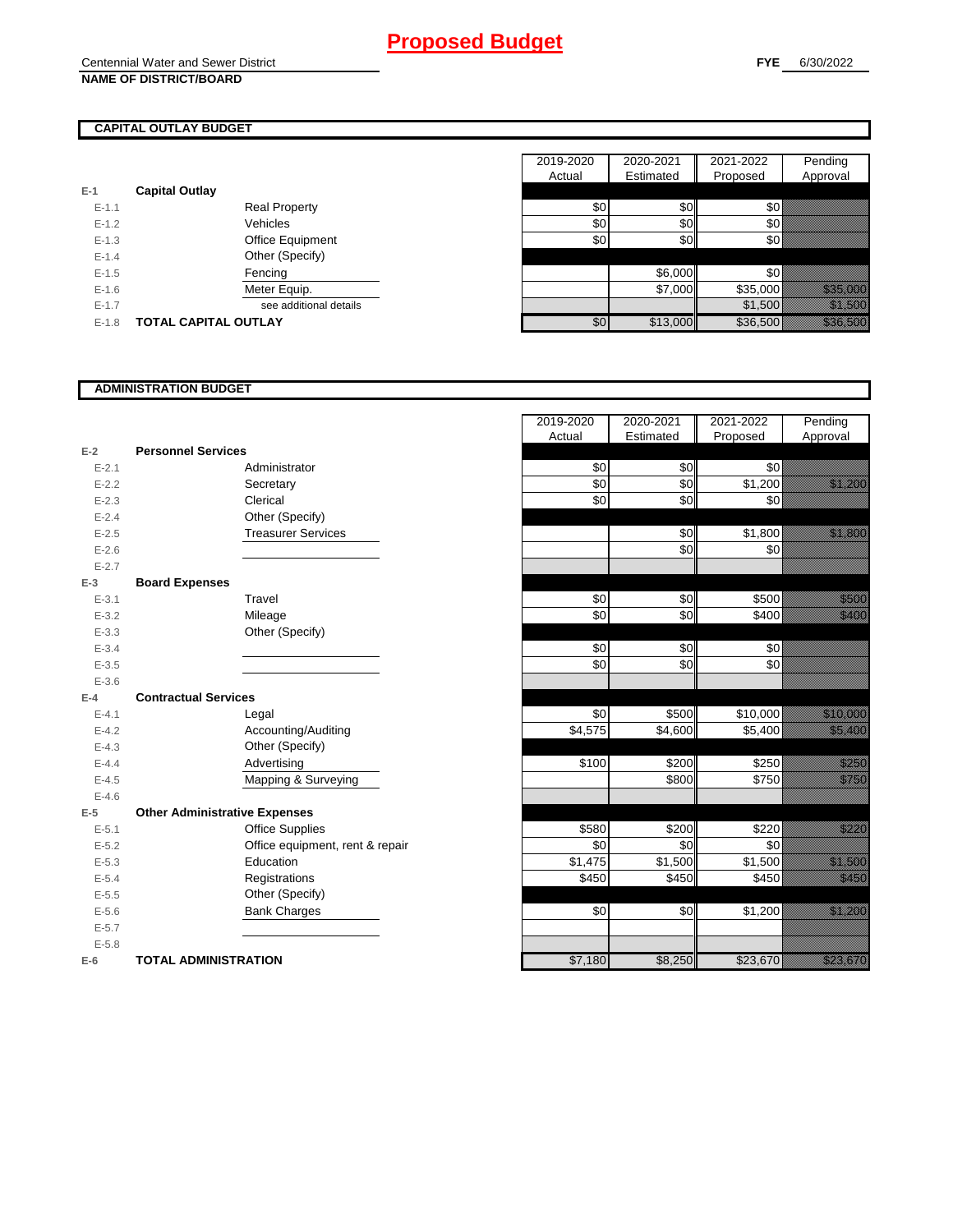Centennial Water and Sewer District

### **OPERATIONS BUDGET**

|           |                                        | Actual   | Estimated <b>Floposed</b> |          |
|-----------|----------------------------------------|----------|---------------------------|----------|
| $E-7$     | <b>Personnel Services</b>              |          |                           |          |
| $E - 7.1$ | <b>Wages--Operations</b>               | \$36,236 | \$39,000                  | \$27,250 |
| $E - 7.2$ | <b>Service Contracts</b>               | \$0      | \$0                       | \$0      |
| $E - 7.3$ | Other (Specify)                        |          |                           |          |
| $E - 7.4$ |                                        |          |                           |          |
| $E - 7.5$ |                                        |          |                           |          |
| $E - 7.6$ |                                        |          |                           |          |
| E-8       | <b>Travel</b>                          |          |                           |          |
| $E - 8.1$ | Mileage                                | \$0      | \$0                       | \$500    |
| $E - 8.2$ | Other (Specify)                        |          |                           |          |
| $E - 8.3$ | Lodging                                | \$0      | \$0                       | \$600    |
| $E - 8.4$ |                                        |          |                           |          |
| $E - 8.5$ |                                        |          |                           |          |
| $E-9$     | <b>Operating supplies (List)</b>       |          |                           |          |
| $E - 9.1$ | Repairs & Maintenance                  | \$8,320  | \$10,000                  | \$3,500  |
| $E - 9.2$ | <b>Testing &amp; Equipment</b>         | \$6,312  | \$12,000                  | \$7,500  |
| $E - 9.3$ | <b>WTP Chemicals</b>                   | \$0      | \$0                       | \$1,000  |
| $E - 9.4$ |                                        |          |                           |          |
| $E - 9.5$ |                                        |          |                           |          |
| $E-10$    | <b>Program Services (List)</b>         |          |                           |          |
| $E-10.1$  | Storage                                | \$780    | \$800                     | \$0      |
| $E-10.2$  | <b>Utilities</b>                       | \$3,874  | \$5,000                   | \$5,900  |
| $E-10.3$  | Meter Equipment                        | \$0      | \$0                       | \$1,000  |
| $E-10.4$  | Timberline (SCADA)                     | \$0      | \$0                       | \$7,500  |
| $E-10.5$  |                                        |          |                           |          |
| $E-11$    | <b>Contractual Arrangements (List)</b> |          |                           |          |
| $E-11.1$  |                                        | \$0      | \$0                       | \$0      |
| $E-11.2$  |                                        |          |                           |          |
| $E-11.3$  |                                        |          |                           |          |
| $E-11.4$  |                                        |          |                           |          |
| $E-11.5$  |                                        |          |                           |          |
| $E-12$    | <b>Other operations (Specify)</b>      |          |                           |          |
| $E-12.1$  | Road Maintenance                       | \$0      | \$11,000                  | \$5,000  |
| $E-12.2$  | <b>Water Quality Sampling</b>          | \$0      | \$0                       | \$1,250  |
| $E-12.3$  | Pump Equipment                         | \$0      | \$0                       | \$500    |
| $E-12.4$  |                                        |          |                           |          |
| $E-12.5$  |                                        |          |                           |          |
| $E-13$    | <b>TOTAL OPERATIONS</b>                | \$55,522 | \$77,800                  | \$61,500 |

|                |                                        | 2019-2020 | 2020-2021 | 2021-2022 | Pending                                                                                                                |
|----------------|----------------------------------------|-----------|-----------|-----------|------------------------------------------------------------------------------------------------------------------------|
| $\overline{7}$ | <b>Personnel Services</b>              | Actual    | Estimated | Proposed  | Approval                                                                                                               |
| $E - 7.1$      | <b>Wages--Operations</b>               | \$36,236  | \$39,000  | \$27,250  | <u>Tilling</u>                                                                                                         |
| $E - 7.2$      | <b>Service Contracts</b>               | \$0       | \$0       | \$0       |                                                                                                                        |
| $E - 7.3$      | Other (Specify)                        |           |           |           |                                                                                                                        |
| $E - 7.4$      |                                        |           |           |           |                                                                                                                        |
| $E - 7.5$      |                                        |           |           |           |                                                                                                                        |
| $E - 7.6$      |                                        |           |           |           |                                                                                                                        |
| 8              | <b>Travel</b>                          |           |           |           |                                                                                                                        |
| $E - 8.1$      | Mileage                                | \$0       | \$0       | \$500     | en eller<br>Stadt Stadt                                                                                                |
| $E - 8.2$      | Other (Specify)                        |           |           |           |                                                                                                                        |
| $E - 8.3$      | Lodging                                | \$0       | \$0       | \$600     | <u>ti ka</u>                                                                                                           |
| $E - 8.4$      |                                        |           |           |           |                                                                                                                        |
| $E - 8.5$      |                                        |           |           |           |                                                                                                                        |
| 9              | <b>Operating supplies (List)</b>       |           |           |           |                                                                                                                        |
| $E-9.1$        | Repairs & Maintenance                  | \$8,320   | \$10,000  | \$3,500   | <u>tion and the community of the community of the community of the community of the community of the community of </u> |
| $E - 9.2$      | Testing & Equipment                    | \$6,312   | \$12,000  | \$7,500   | <u>till framförsta</u>                                                                                                 |
| $E - 9.3$      | <b>WTP Chemicals</b>                   | \$0       | \$0       | \$1,000   | <u> Maria Sant</u>                                                                                                     |
| $E-9.4$        |                                        |           |           |           |                                                                                                                        |
| $E - 9.5$      |                                        |           |           |           |                                                                                                                        |
| 10             | <b>Program Services (List)</b>         |           |           |           |                                                                                                                        |
| $E-10.1$       | Storage                                | \$780     | \$800     | \$0       |                                                                                                                        |
| $E-10.2$       | <b>Utilities</b>                       | \$3,874   | \$5,000   | \$5,900   | <u> Hillingar</u>                                                                                                      |
| $E-10.3$       | Meter Equipment                        | \$0       | \$0       | \$1,000   | <u> Maria Barat I</u>                                                                                                  |
| $E-10.4$       | Timberline (SCADA)                     | \$0       | \$0       | \$7,500   | <u> Kalendari Seria</u>                                                                                                |
| $E-10.5$       |                                        |           |           |           |                                                                                                                        |
| 11             | <b>Contractual Arrangements (List)</b> |           |           |           |                                                                                                                        |
| $E-11.1$       |                                        | \$0       | \$0       | \$0       |                                                                                                                        |
| $E-11.2$       |                                        |           |           |           |                                                                                                                        |
| $E-11.3$       |                                        |           |           |           |                                                                                                                        |
| $E-11.4$       |                                        |           |           |           |                                                                                                                        |
| $E-11.5$       |                                        |           |           |           |                                                                                                                        |
| 12             | <b>Other operations (Specify)</b>      |           |           |           |                                                                                                                        |
| $E-12.1$       | Road Maintenance                       | \$0       | \$11,000  | \$5,000   | <u>ti ka</u>                                                                                                           |
| $E-12.2$       | <b>Water Quality Sampling</b>          | \$0       | \$0       | \$1,250   |                                                                                                                        |
| $E-12.3$       | Pump Equipment                         | \$0       | \$0       | \$500     | <u>tional</u>                                                                                                          |
| $E-12.4$       |                                        |           |           |           |                                                                                                                        |
| $E-12.5$       |                                        |           |           |           |                                                                                                                        |
| $-13$          | <b>TOTAL OPERATIONS</b>                | \$55,522  | \$77,800  | \$61,500  | <u> Kabupatèn Ta</u>                                                                                                   |

Ī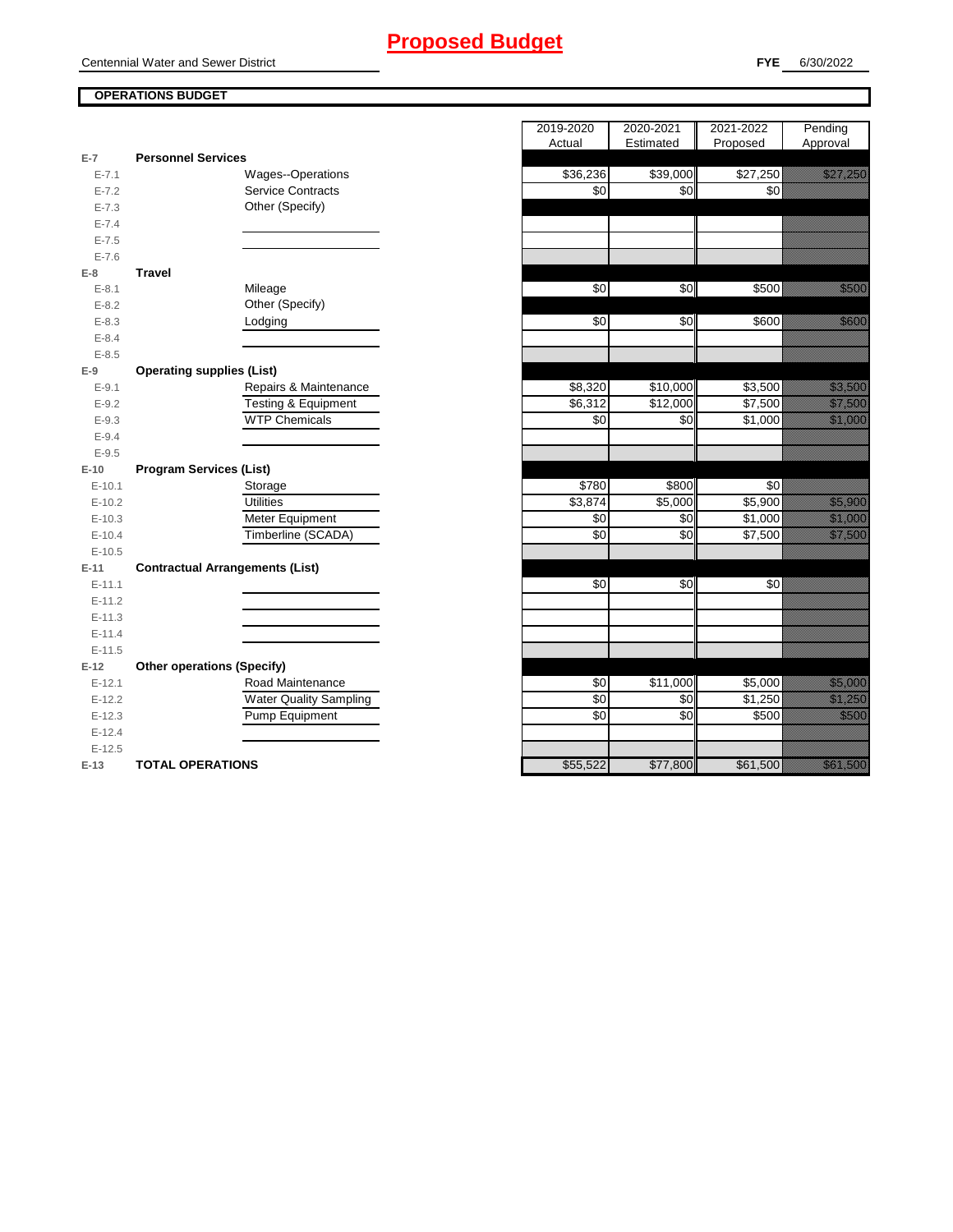Centennial Water and Sewer District

#### **INDIRECT COSTS BUDGET**

|          |                              | 2019-2020<br>Actual | 2020-2021<br>Estimated | 2021-2022<br>Proposed | Pending<br>Approval       |
|----------|------------------------------|---------------------|------------------------|-----------------------|---------------------------|
| $E-14$   | Insurance                    |                     |                        |                       |                           |
| $E-14.1$ | Liability                    | \$1,003             | \$1,200                | \$1,200               | <u> Karlin Saraja</u>     |
| $E-14.2$ | Buildings and vehicles       | \$0                 | \$0                    | \$1,500               | <u> Karlin Sarajan Sa</u> |
| $E-14.3$ | Equipment                    | \$0                 | \$0                    | \$0                   |                           |
| $E-14.4$ | Other (Specify)              |                     |                        |                       |                           |
| $E-14.5$ |                              |                     |                        |                       |                           |
| $E-14.6$ |                              |                     |                        |                       |                           |
| $E-14.7$ |                              |                     |                        |                       |                           |
| $E-15$   | Indirect payroll costs:      |                     |                        |                       |                           |
| $E-15.1$ | FICA (Social Security) taxes | \$0                 | \$0                    | \$3,750               | <u> Karlin Maria Sant</u> |
| $E-15.2$ | <b>Workers Compensation</b>  | \$0                 | \$0                    | \$320                 | <u> Kalendari Se</u>      |
| $E-15.3$ | <b>Unemployment Taxes</b>    | \$0                 | \$0                    | \$0                   |                           |
| $E-15.4$ | Retirement                   | \$0                 | \$0                    | \$0                   |                           |
| $E-15.5$ | Health Insurance             | \$0                 | \$0                    | \$0                   |                           |
| $E-15.6$ | Other (Specify)              |                     |                        |                       |                           |
| $E-15.7$ | Medicare                     |                     |                        | \$875                 | <u> Karatifu</u>          |
| $E-15.8$ |                              |                     |                        |                       |                           |
| $E-15.9$ |                              |                     |                        |                       |                           |
| $E-17$   | <b>TOTAL INDIRECT COSTS</b>  | \$1,003             | \$1,200                | \$7,645               |                           |

#### **DEBT SERVICE BUDGET**

|         |                           | 2019-2020 | 2020-2021  | 2021-2022 | Pending                                                                                                                                                                                                                         |
|---------|---------------------------|-----------|------------|-----------|---------------------------------------------------------------------------------------------------------------------------------------------------------------------------------------------------------------------------------|
|         |                           | Actual    | Estimated  | Proposed  | Approval                                                                                                                                                                                                                        |
| $D-1$   | <b>Debt Service</b>       |           |            |           |                                                                                                                                                                                                                                 |
| $D-1.1$ | Principal                 | \$0       | \$0        | \$٥١      |                                                                                                                                                                                                                                 |
| $D-1.2$ | Interest                  | \$808     | <b>SO</b>  | \$0       |                                                                                                                                                                                                                                 |
| $D-1.3$ | Fees                      | \$0       | <b>\$0</b> | \$0 I     |                                                                                                                                                                                                                                 |
| $D-2$   | <b>TOTAL DEBT SERVICE</b> | \$808     | \$0        | \$0       | en de la familie de la familie de la familie de la familie de la familie de la familie de la familie de la fam<br>Concello de la familie de la familie de la familie de la familie de la familie de la familie de la familie de |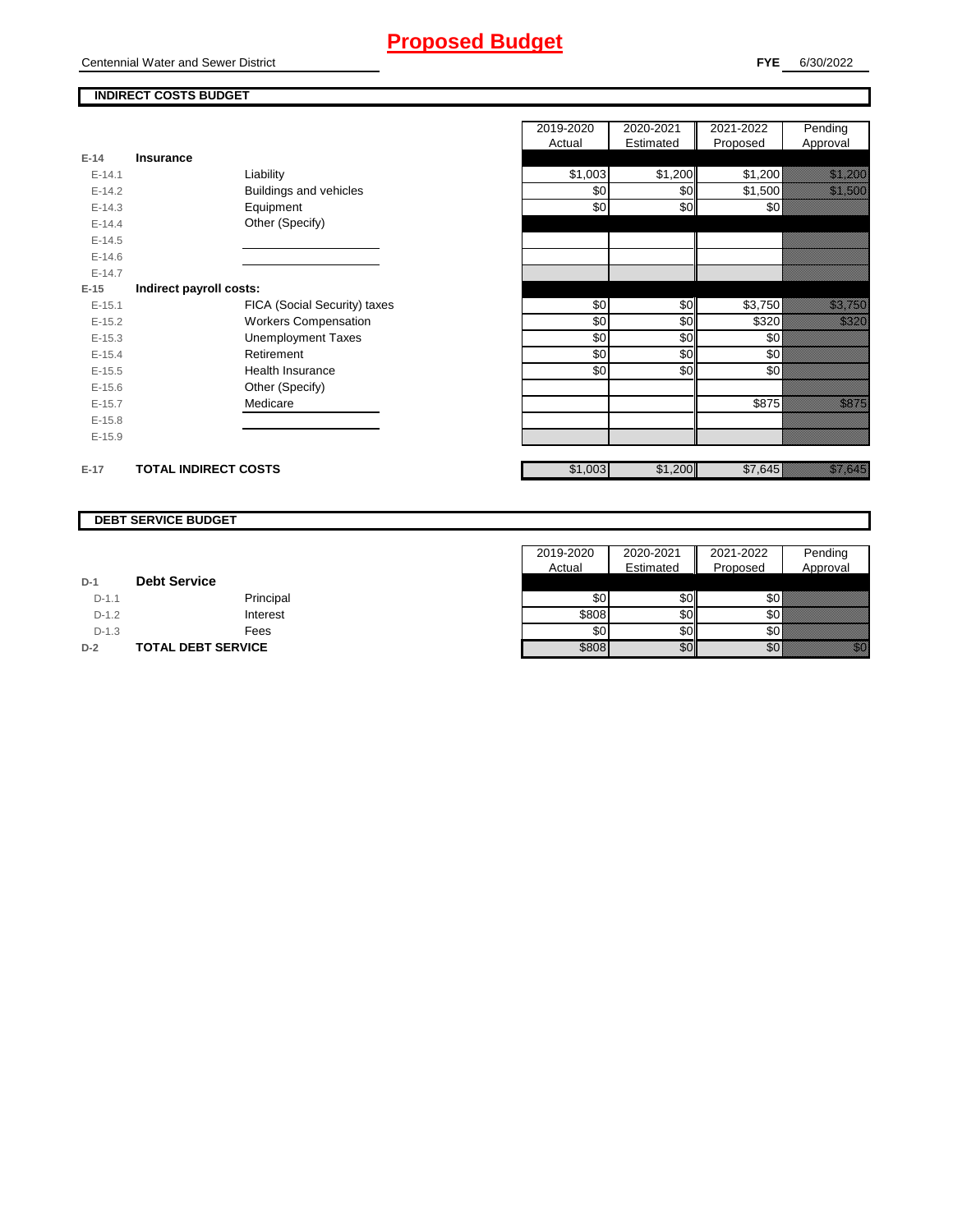#### **GENERAL FUNDS**

|         |                                                     | End of Year | Beginning | Beginning |                                                                                                                                                                                                                                 |
|---------|-----------------------------------------------------|-------------|-----------|-----------|---------------------------------------------------------------------------------------------------------------------------------------------------------------------------------------------------------------------------------|
|         |                                                     | 2019-2020   | 2020-2021 | 2021-2022 | Pending                                                                                                                                                                                                                         |
| $C-1$   | <b>Balances at Beginning of Fiscal Year</b>         | Actual      | Estimated | Proposed  | Approval                                                                                                                                                                                                                        |
| $C-1.1$ | General Fund Checking Account Balance               | \$50,764    | \$50,764  | \$55,062  | <u> Karl (Karl III) eta Erresta Erresta eta Erresta eta Erresta eta Erresta eta Erresta eta Erresta eta Erresta </u>                                                                                                            |
| $C-1.2$ | Savings and Investments Account Balance             | \$56,917    | \$56,917  | \$63,960  | <u> Karlinistik (</u>                                                                                                                                                                                                           |
| $C-1.3$ | General Fund CD Balance                             | \$32,140    | \$32,140  | \$32,269  | <u> Kalifaratan Se</u>                                                                                                                                                                                                          |
| $C-1.4$ | All Other Funds                                     |             | \$0       |           |                                                                                                                                                                                                                                 |
| $C-1.5$ | Reserves (From Below)                               | \$0         | \$0       | \$0       | an dhe                                                                                                                                                                                                                          |
| $C-1.6$ | <b>Total Estimated Cash and Investments on Hand</b> | \$139,821   | \$139,821 | \$151,291 | <u>ilikuwa mwaka</u>                                                                                                                                                                                                            |
| $C-2$   | <b>General Fund Reductions:</b>                     |             |           |           |                                                                                                                                                                                                                                 |
| $C-2.1$ | a. Unpaid bills at FYE                              |             |           |           |                                                                                                                                                                                                                                 |
| $C-2.2$ | b. Reserves                                         | \$0         | \$0       | \$0       | en de la familie de la familie de la familie de la familie de la familie de la familie de la familie de la fam<br>Estat de la familie de la familie de la familie de la familie de la familie de la familie de la familie de la |
| $C-2.3$ | Total Deductions (a+b)                              | \$0         | \$0       | \$0       | en de la familie de la familie de la familie de la familie de la familie de la familie de la familie de la fa<br>Constitution de la familie de la familie de la familie de la familie de la familie de la familie de la familie |
| $C-2.4$ | <b>Estimated Non-Restricted Funds Available</b>     | \$139,821   | \$139,821 | \$151,291 | <u>Alika M</u>                                                                                                                                                                                                                  |
|         |                                                     |             |           |           |                                                                                                                                                                                                                                 |

#### **SINKING & DEBT SERVICE FUNDS**

|          |                                                             | 2019-2020 | 2020-2021        | 2021-2022 | Pending                                                                                                                                                                                                                          |
|----------|-------------------------------------------------------------|-----------|------------------|-----------|----------------------------------------------------------------------------------------------------------------------------------------------------------------------------------------------------------------------------------|
| $C-3$    |                                                             | Actual    | Estimated        | Proposed  | Approval                                                                                                                                                                                                                         |
| $C-3.1$  | Beginning Balance in Reserve Account (end of previous year) |           | \$0 <sub>1</sub> | \$0       |                                                                                                                                                                                                                                  |
| $C-3.2$  | Date of Reserve Approval in Minutes:                        |           |                  |           |                                                                                                                                                                                                                                  |
| $C-3.3$  | Amount to be added to the reserve                           |           |                  |           |                                                                                                                                                                                                                                  |
| $C-3.4$  | Date of Reserve Approval in Minutes:                        |           |                  |           |                                                                                                                                                                                                                                  |
| $C-3.5$  | SUB-TOTAL                                                   | \$0       | \$0              | \$0       |                                                                                                                                                                                                                                  |
| $C-3.6$  | Identify the amount and project to be spent                 |           |                  |           |                                                                                                                                                                                                                                  |
| $C-3.7$  | a.                                                          |           |                  |           |                                                                                                                                                                                                                                  |
| $C-3.8$  | b.                                                          |           |                  |           |                                                                                                                                                                                                                                  |
| $C-3.9$  |                                                             |           |                  |           |                                                                                                                                                                                                                                  |
| $C-3.10$ | Date of Reserve Approval in Minutes:                        |           |                  |           |                                                                                                                                                                                                                                  |
| $C-3.11$ | TOTAL CAPITAL OUTLAY (a+b+c)                                | \$0       | \$0              | \$0       | an dhe                                                                                                                                                                                                                           |
| $C-3.12$ | Balance to be retained                                      | \$0       | \$0 <sub>l</sub> | \$0       | en de la familie de la familie de la familie de la familie de la familie de la familie de la familie de la fam<br>Constituit de la familie de la familie de la familie de la familie de la familie de la familie de la familie d |
|          |                                                             |           |                  |           |                                                                                                                                                                                                                                  |

#### **RESERVES**

|            |                                                             |           | 2019-2020 | 2020-2021 | 2021-2022 | Pending                                                                                                                                                                                                                         |
|------------|-------------------------------------------------------------|-----------|-----------|-----------|-----------|---------------------------------------------------------------------------------------------------------------------------------------------------------------------------------------------------------------------------------|
| $C-4$      |                                                             |           | Actual    | Estimated | Proposed  | Approval                                                                                                                                                                                                                        |
| $C-4.1$    | Beginning Balance in Reserve Account (end of previous year) |           |           | \$0       | \$0       |                                                                                                                                                                                                                                 |
| $C-4.2$    | Date of Reserve Approval in Minutes:                        |           |           |           |           |                                                                                                                                                                                                                                 |
| $C-4.3$    | Amount to be added to the reserve                           |           |           |           | \$46,200  |                                                                                                                                                                                                                                 |
| $C - 4.4$  | Date of Reserve Approval in Minutes:                        | 7/26/2021 |           |           |           |                                                                                                                                                                                                                                 |
| $C-4.5$    | SUB-TOTAL                                                   |           | \$0       | \$0       | \$46,200  |                                                                                                                                                                                                                                 |
| $C - 4.6$  | Identify the amount and project to be spent                 |           |           |           |           |                                                                                                                                                                                                                                 |
| $C-4.7$    | a. Aresenic Removal Media                                   |           |           |           | \$16,200  |                                                                                                                                                                                                                                 |
| $C-4.8$    | b. Well Maint.                                              |           |           |           | \$15,000  | <u> Hillingsson</u>                                                                                                                                                                                                             |
| $C-4.9$    | c. See Additional Details                                   |           |           |           | \$15,000  | \$15,000                                                                                                                                                                                                                        |
| $C-4.10$   | Date of Reserve Approval in Minutes:                        | 7/26/2021 |           |           |           |                                                                                                                                                                                                                                 |
| $C - 4.11$ | TOTAL OTHER RESERVE OUTLAY (a+b+c)                          |           | \$0       | \$0       | \$46,200  | <u> The Company of the Company of the Company of the Company of the Company of the Company of the Company of the </u>                                                                                                           |
| $C-4.12$   | Balance to be retained                                      |           | \$0       | \$0       | \$0       | en de la familie de la familie de la familie de la familie de la familie de la familie de la familie de la fa<br>Constitution de la familie de la familie de la familie de la familie de la familie de la familie de la familie |

### **BOND FUNDS**

|         |                                                             | 2019-2020 | 2020-2021        | 2021-2022 | Pending  |
|---------|-------------------------------------------------------------|-----------|------------------|-----------|----------|
| $C-5$   |                                                             | Actual    | Estimated        | Proposed  | Approval |
| $C-5.1$ | Beginning Balance in Reserve Account (end of previous year) |           |                  | \$0       |          |
| $C-5.2$ | Date of Reserve Approval in Minutes:                        |           |                  |           |          |
| $C-5.3$ | Amount to be added to the reserve                           |           |                  |           |          |
| $C-5.4$ | Date of Reserve Approval in Minutes:                        |           |                  |           |          |
| $C-5.5$ | SUB-TOTAL                                                   | \$0       | \$0              | \$0       | a Kalé   |
| $C-5.6$ | Identify the amount and project to be spent                 |           |                  |           |          |
| $C-5.7$ | Date of Reserve Approval in Minutes:                        |           |                  |           |          |
| $C-5.8$ | Balance to be retained                                      | \$0       | \$0              | \$0       | 11       |
| $C-5.9$ | TOTAL TO BE SPENT                                           | \$0       | \$0 <sub>l</sub> | \$46,200  |          |
|         |                                                             |           |                  |           |          |